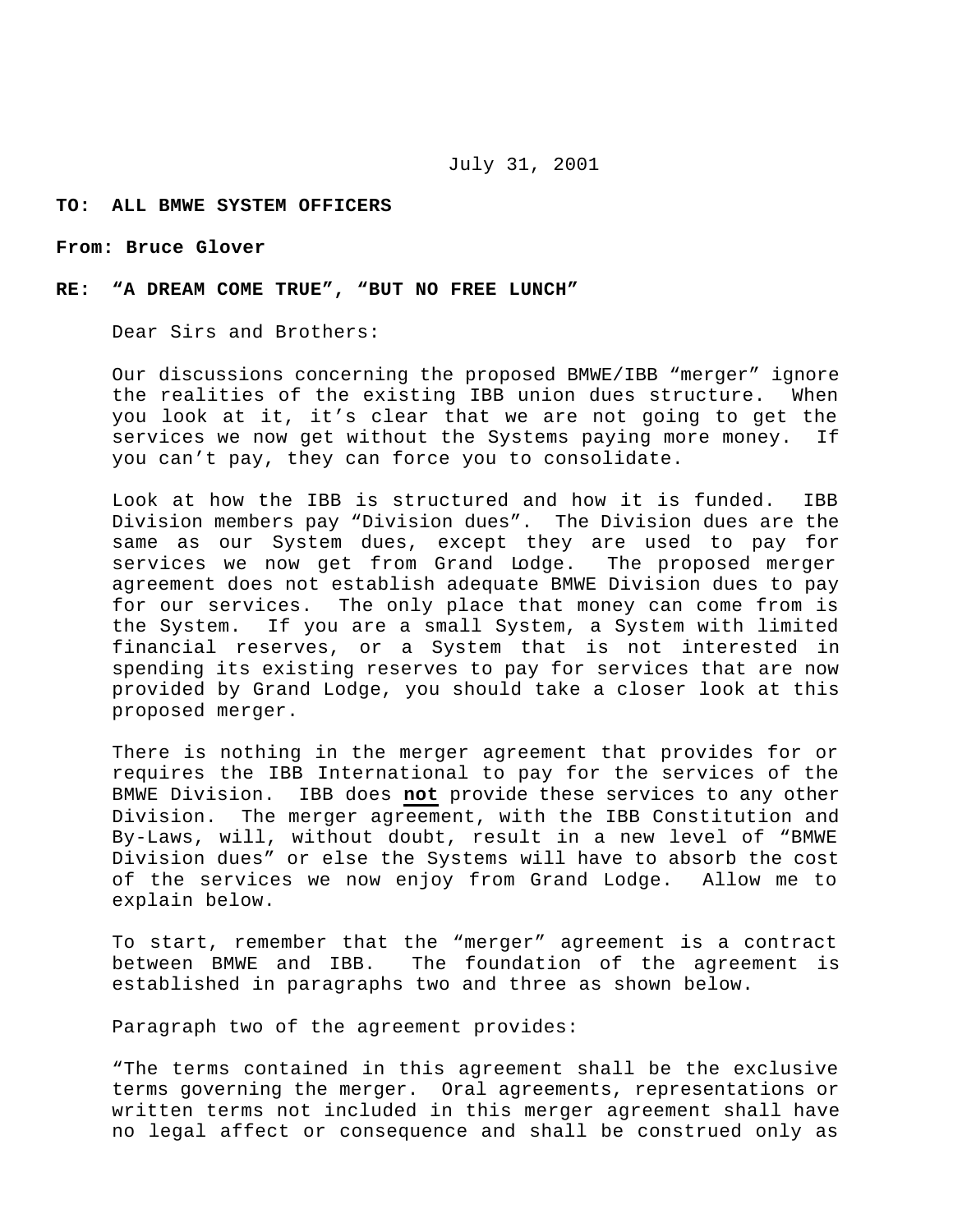statements of opinion of which neither party has relied."

Paragraph three, in part, provides:

"The Constitution of the International Brotherhood of Boilermakers shall be the supreme law of the merged organization, subject to the terms of this merger agreement...".

Those two paragraphs confirm that it's **only** what's in black and white that counts, even then the IBB Constitution and its President's interpretation **shall** be supreme.

With that established, look now at how the IBB operates its entire Union and each of its existing Divisions. The operation of each Division is prescribed in the IBB Constitution and By-Laws, beginning at Article 20. You find that each Division charges its members a "division" or "field" dues to pay for the operation of the Division. These separate dues fund the Division Directors, Division Representatives and activities. The IBB International does **not** pay the cost or expense for the services performed by the Division. It's not reasonable to suggest that IBB will treat BMWE differently than it does all of the rest of its Divisions. There is nothing in the merger agreement that requires it and no one believes that BMWE will get what all other IBB Divisions do not.

The Division dues structure of the IBB is provided in its Constitution and the dues collection information is confirmed in the Union's LM-2 government reports. IBB Constitution and By-Laws Article 20.1.2 establishes the functions of the **Construction Division** and provides in part:

"It shall be the function of the Construction Division to assist in collective bargaining in the industry to negotiate and administer all International Brotherhood work jurisdiction agreements...".

Article 20.3.1 establishes the Construction Division Fund:

"To finance those Division activities set forth in Article 20.1.2..." Article 20.3.2 requires the payment of "field dues supplement" in the amount of 0.75% of the gross income received from such employment.

Article 20.3.3 requires the payment of "field dues" of "not less than 2 and 3/4% (2.75%) of the gross income of all members or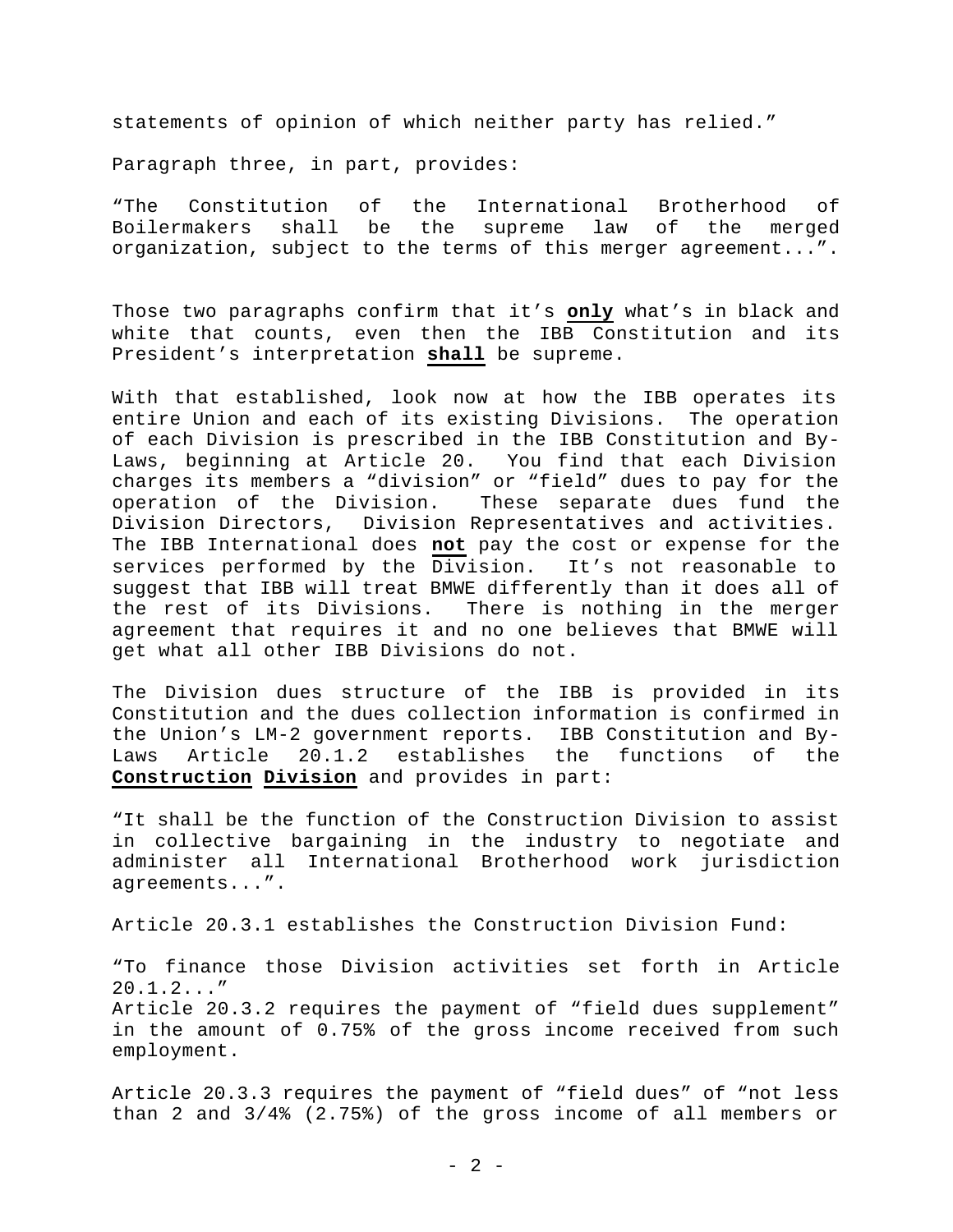temporary non-members employed in the construction or maintenance work in the lodges/districts jurisdiction". And, "They shall transmit to the International Secretary/Treasurer for deposit to the account of the Construction Division Fund the field dues supplement amount required by Article 20.3.2 and shall retain for deposit to the account of the lodge/district the amount of the field dues collected."

Article 21 establishes the **National Transient Division**.

Article 21.1.2 describes the function of the Division including "effectively protecting and promoting the interests of the National Transient membership...".

Articles 21.2.1 and 21.2.2 provide the administration of the Division by a Director appointed by the President and as many Division Representatives as determined appropriate by the President.

Article 21.3.1 establishes the National Transient Division Fund to finance those Division activities set forth in Articles 21.1.2 and 21.3.3.

Article 21.3.2 requires that the National Transient Division Fund be financed from **field dues** and **field dues supplement** as described in Articles 20.3.2 and 20.3.3.

Article 22 provides for the "**Railroad Division**".

Article 22.1.2 establishes the function of the Railroad Division to include:

"It shall be the function of the Railroad Division to negotiate and administer all labor agreements in the industry and to engage in research and other related organizational activities to the end of effectively protecting and promoting the interest of members employed in the railroad industry".

Article 22.2.1 and Article 22.2.2 provide for the administration within the Division by a Director appointed by the President and Division Representatives. Article 22.3 establishes the "Railroad Division Fund".

Article 22.3.2 provides for the current payment of "Railroad Division dues" by each member in the amount of \$20.50 per month.

IBB Constitution Articles 23 and 24 likewise provide two additional Divisions of the IBB Union and establish the function and a Division fund supported by payment of "Division dues".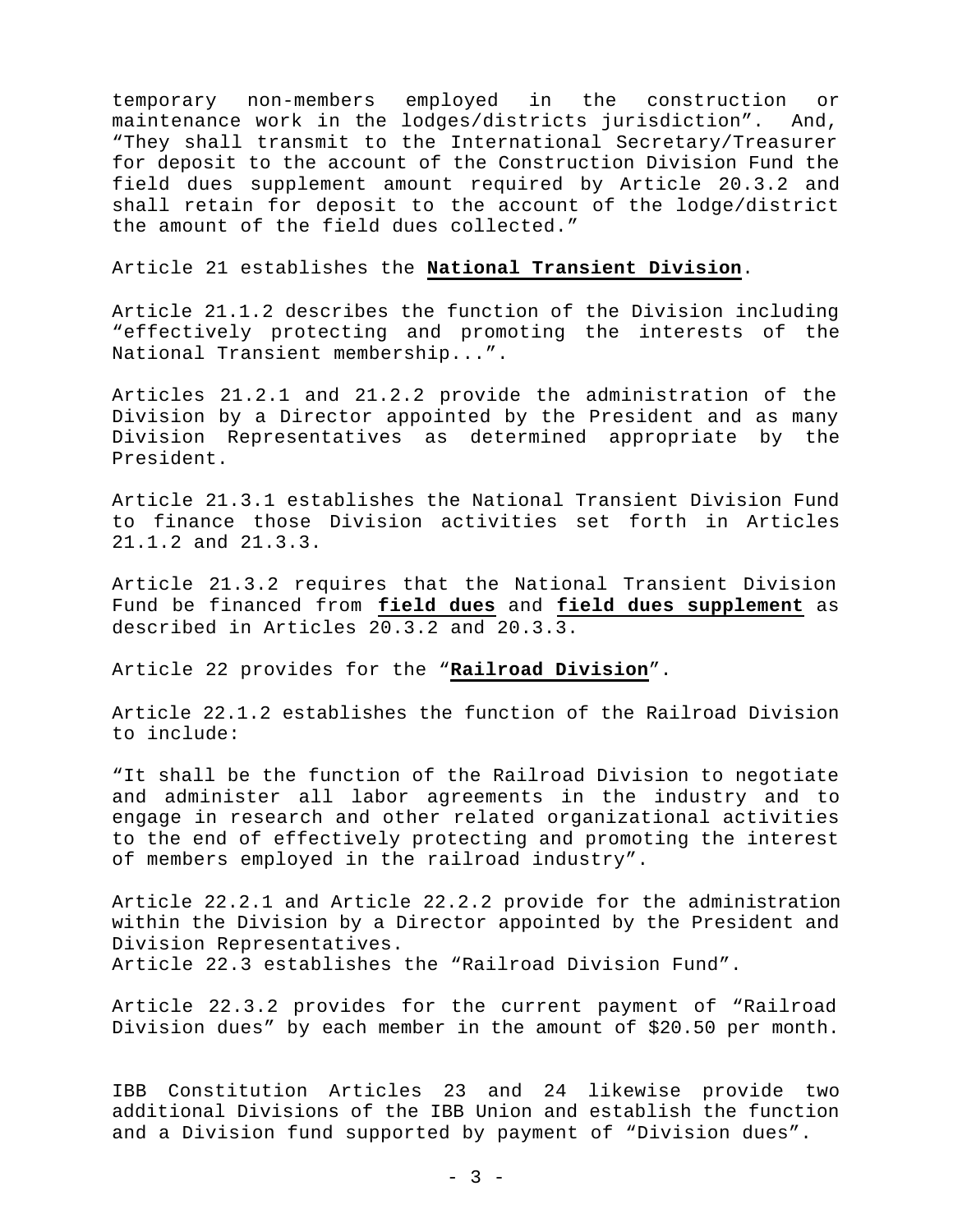The IBB Constitution demonstrates that the operation of each IBB Division, its cost of services, to be paid by the members **in addition** to the \$16.95 "per capita" paid to the International. It's true that certain services are provided by the payment of "per capita". But, it is equally true the day-to-day Union services are **not** funded by "per capita" but instead are funded by Division dues. Those Division dues pay for services we now receive from Grand Lodge.

Review carefully every piece of correspondence and in particular the merger agreement and you will see **nothing** in writing to fund the BMWE Division sufficient to pay for the services we expect. It's just not there!

In his July 20, 2001 letter to BMWE Vice President Gary Housch, BMWE President Fleming says: "Because the BMWE Division will continue to handle those areas on behalf of our membership, \$2.05 will be retained to offset the cost of providing these Division services, with the remaining \$1.00 being rebated back to the Systems for their use as they see fit."

Fleming continues, "In addition, no other Boilermaker Division outside of the BMWE Division will have seven Regional Directors (former BMWE Vice Presidents) and staff, six Executive Committee members (former BMWE Executive Board), four full-time attorneys on staff, a fully staffed arbitration office, and a fully staffed legislative department, two journals, etc."

Fleming then says, "Of course, we could have negotiated an agreement that would have kept our dues in line with the International's current per capita rate of \$16.95, but we would have to either eliminate current services and positions, or raise system and local dues sufficiently to absorb the cost of providing these services on their own."

The problem with Fleming's letter is, the cost of the services he's talking about **cannot be paid** for by the difference remaining after the "per capita" payment.

Run the numbers yourself. Based on the current BMWE fiscal year budget, the cost of providing the services described by President Fleming above (not including "etc.") is equivalent to approximately \$4.25 million or \$8.85 per member, per month. This cannot be paid for by the \$1.20 difference that would remain from our "per capita".

We expect \$8.85 per member per month in services, but unfortunately, based on the merger agreement, only \$.75 per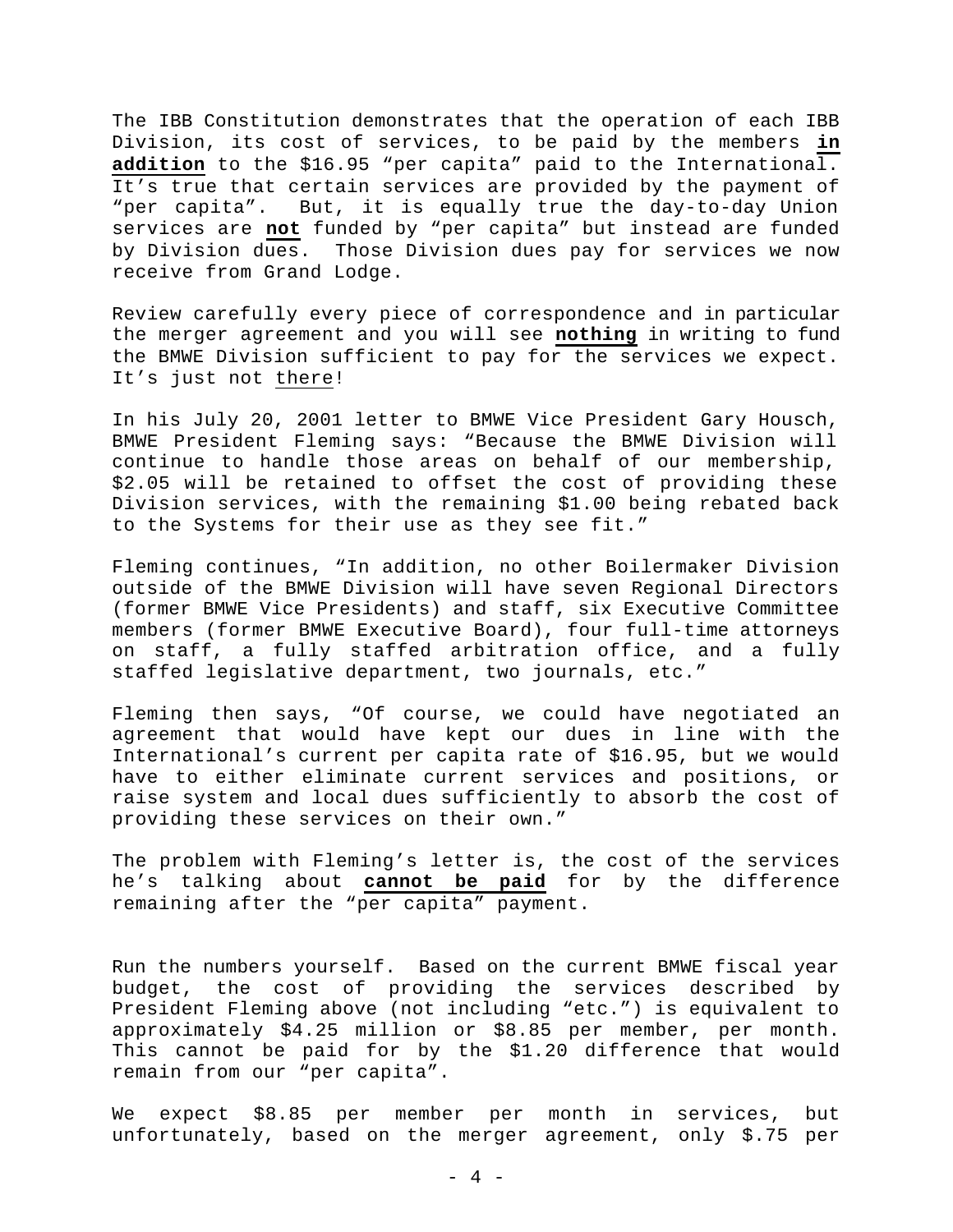member per month remains after our "per capita" payment. And, there is nothing in the **merger agreement** that guarantees BMWE Division members get \$8.85 worth of services for \$.75 per month. It is simply unrealistic to believe that IBB will give you these services for free. "**There is no such thing as a free lunch**."

It's true, the \$8.85 per month estimate described above will be reduced in part by health care savings. The \$8.85 per month estimate does **not** include our Secretary/Treasurer's Department, our Research Department, our Safety, Organizing, Education or the many other departments and services we currently enjoy. I assume those will be funded from our "per capita" payment. This estimate includes **only** those items identified in President Fleming's July 20, 2001 letter. Even with a "savings" reduction, the numbers **don't add up**! That money will have to come from somewhere. Every other IBB Division gets it from **Division dues**. For us it comes from the members or it comes from System dues.

Every BMWE System Officer realizes that we get more services from our Grand Lodge than most unions do. We are the envy of our counterparts. While our counterparts must write each of their own submissions and argue their cases at arbitration, we have our specialized BMWE Chicago office to provide this service. It is true the merger agreement preserves the Chicago operation. But, clearly there is **nothing** in that merger agreement that identifies how it and the other services listed will be funded. When you consider that no IBB Division gets this type of service, do you believe that, in the long run, over time, BMWE will continue to get these types of services? It is not realistic.

To eliminate or even limit our access to services such as our Chicago office or use them only on a pay for service basis would be a "**dream come true**" for railroad management. They have long wanted BMWE Systems to **not** have that luxury. Well, there is no mechanism in the merger agreement to fund these services unless it comes from additional membership dues or from existing System dues.

President Fleming has long advocated that Systems should be required to pay their own legal bills and even required to pay their own arbitration costs. Given the political structure provided for in the merger agreement, this could be a "**dream come true**" as well. The IBB Constitution grants broad authoritative powers to President Fleming and IBB President Jones. The BMWE Executive Vice President will now answer to the IBB President, **not** to BMWE Systems.